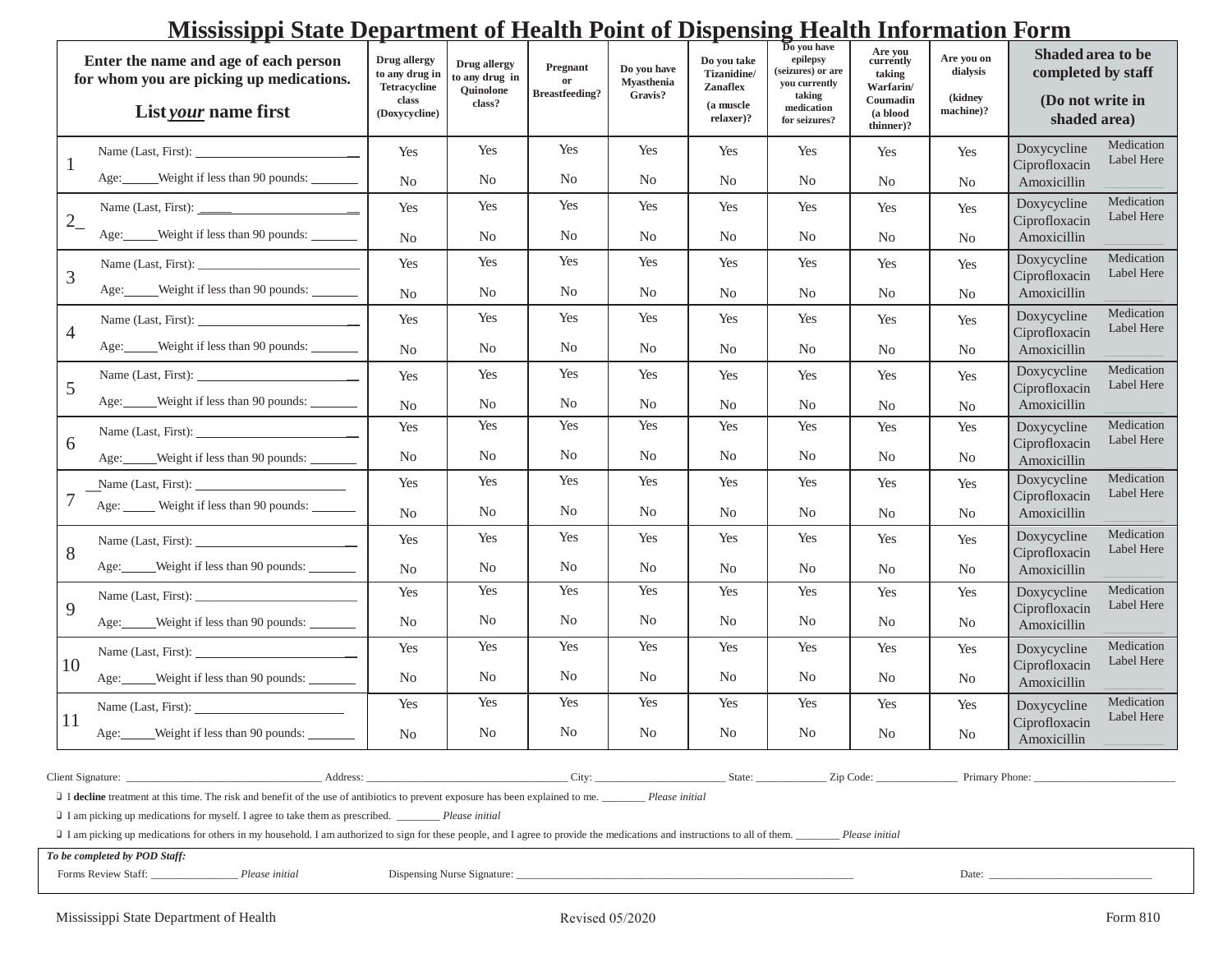# **Examples of medications in the Tetracycline class:**

Demeclocyclin (Declomycin) Doxycycline (Adoxa, Bio-Tab, Doryx, Doxy, Monodox, Periostat, Vibra-Tabs, Vibramycin) Minocycline (Arestin, Dynacin, Minocin, Vectrin) Oxytetracycline (Terak, Terra-Cortril, Terramycin, Urobiotic-250) Tetracycline (Achromycin V, Sumycin, Topicycline, Helidac)

## **Examples of medications in the Quinolone class:**

Acrosoxacin or Rosoxacin (Eradacil) Cinoxacin (Cinobac) Ciprofloxacin (Cipro, Ciloxan) Gatafloxacin (Tequin) Grepafloxacin (Raxar) Levofloxacin (Levaquin, Quixin) Lomefloxacin (Maxaquin) Moxifloxacin (Avelox, ABC Pak) Nadifloxacin (Acuatim Norfloxacin (Chibroxin, Noroxin) Nalidixic acid (NegGram) Ofloxacin (Floxin, Ocuflox) Oxolinic Acid Pefloxacin (Peflacine) Rufloxacin Sparfloxacin (Zagam, Respipac) Temafloxacin Trovafloxacin or Alatrofloxacin (Trovan)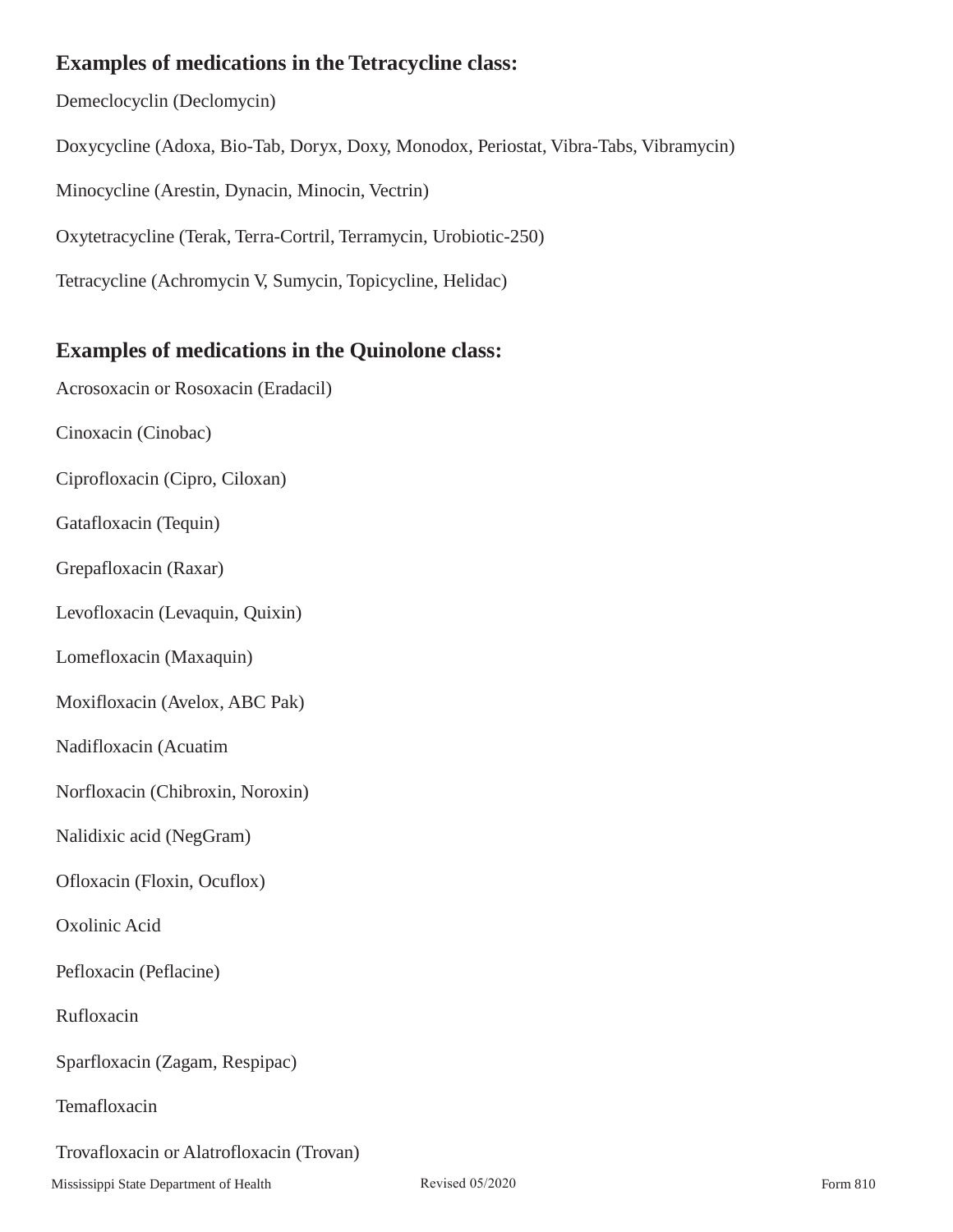## **Mississippi State Department of Health Point of Dispensing Health Information Form Form No. 810 Revision 3 05/20/2020**

#### **PURPOSE**

To collect required health screening information on all clients receiving medication from the Strategic National Stockpile (SNS) in an Open Point of Dispensing or Closed Point of Dispensing facility.

During an All Hazards Event where medical materiel from the Centers for Disease Control and Prevention SNS is required, Points of Dispensing will be opened for medication to be dispensed to the masses. Health information data will be needed for each person who receives medication to determine the correct medication and dosage the client should receive.

## **INSTRUCTIONS**

This form will be completed by each client receiving medication from the SNS for themselves or themselves and their family members. This form is printed on the front and back. The client will complete the front section of the form including: their name, address, and primary telephone number. The client will print the name, age, and weight (if less than 90 lbs.) for themselves and each family member for which they are picking up medication. The client will answer the following eight questions for themselves and each family member for which they are picking up medication: Drug allergy to any drug in Tetracycline class (Doxycycline); Drug allergy to any drug in Quinolone class? *(Examples of medications in the Tetracycline and Quinolone classes are listed on back of form)*; Pregnant or Breastfeeding?; Do you have Myasthenia Gravis?; Do you take Tizanidine/Zanaflex (a muscle relaxer)?; Do you have epilepsy (seizures) or are you currently taking medication for seizures?; Are you currently taking Warfarin/Coumadin (a blood thinner)?; Are you on dialysis (kidney machine)? The client will then choose, check and initial from the following: I **decline** treatment at this time. The risk and benefit of the use of antibiotics to prevent exposure has been explained to me; I am picking up medications for myself. I agree to take them as prescribed; I am picking up medications for others in my household. I am authorized to sign for these people, and I agree to provide the medications and instructions to all of them. Member of Point of Dispensing staff who reviewed the client's form will initial the bottom of page. Point of Dispensing staff dispensing nurse will sign and date bottom of page.

#### **OFFICE MECHANICS AND FILING**

The form will be printed and housed in the Office of Emergency Planning and Response. Forms may be requested and obtained from this office. Closed Points of Dispensing will be given a copy of this form at their time of enrollment. At the discretion of the Closed Points of Dispensing facility, they may elect to have their staff complete this form at any